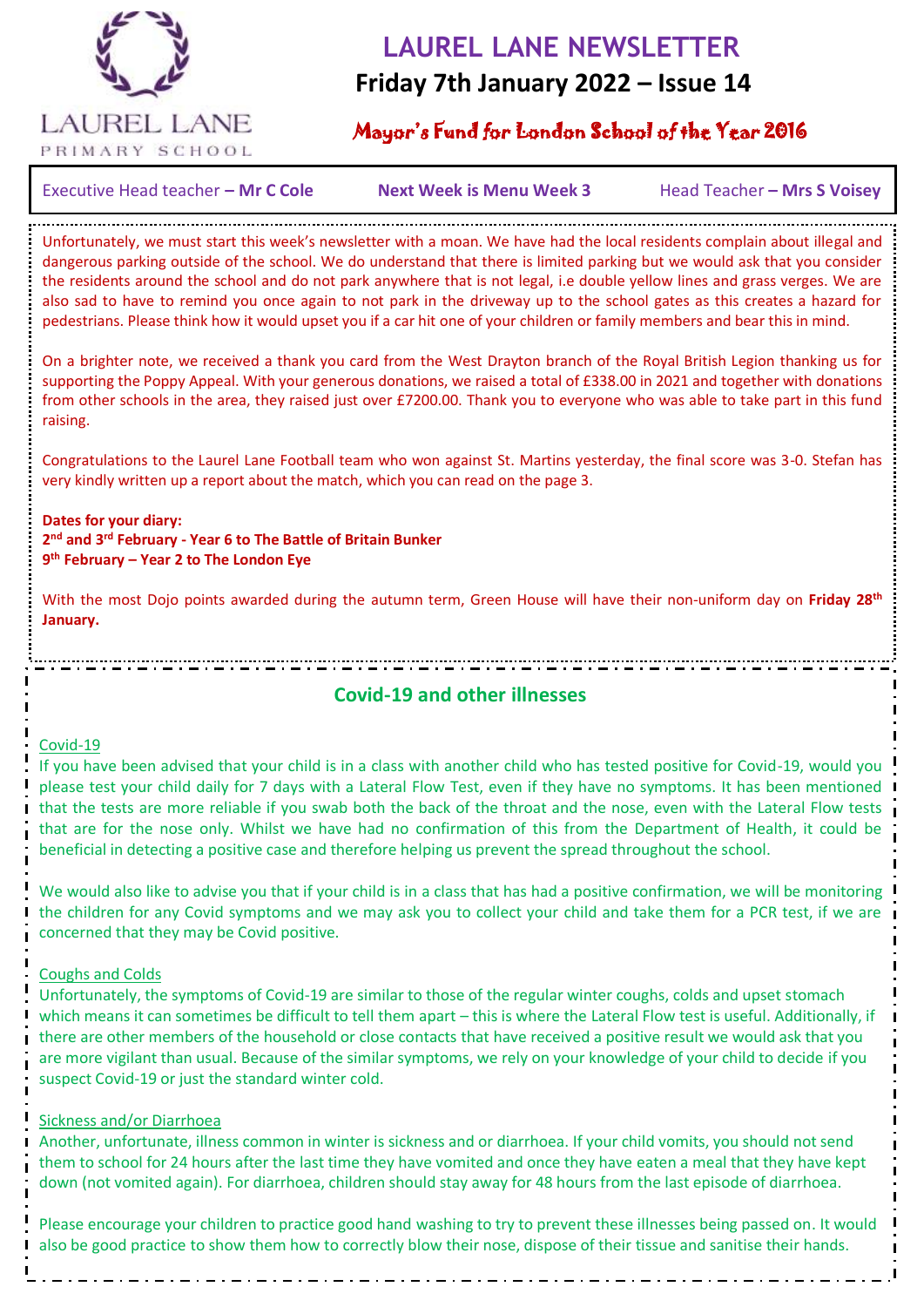## **Above and Beyond Students**



 Congratulations to the following children for going above and beyond during the week ending 14.01.22





| 1DS-Naomi<br>2HJ - Tommy<br>3/4EA - Abdullah<br>3/4RH - Uttamjeet<br>6EG - Taelah                                                                                                                                                     |                 |                       | DONE!                                                                                                                |              |                       | $1$ IK - Ahmad<br>2LW-Selina<br>3/4KS - Jessica C<br>5CW – Sebastian<br>6GR – Farishta |                    |
|---------------------------------------------------------------------------------------------------------------------------------------------------------------------------------------------------------------------------------------|-----------------|-----------------------|----------------------------------------------------------------------------------------------------------------------|--------------|-----------------------|----------------------------------------------------------------------------------------|--------------------|
|                                                                                                                                                                                                                                       |                 |                       | Times Table Rock Stars - Weekly stats:<br>10 <sup>th</sup> - 16 <sup>th</sup> January 2022 (Monday 9am - Sunday 9pm) |              |                       |                                                                                        |                    |
|                                                                                                                                                                                                                                       | <b>Class</b>    | <b>Active Players</b> | <b>Most Improved</b>                                                                                                 | <b>Class</b> | <b>Active Players</b> | <b>Most Improved</b>                                                                   |                    |
|                                                                                                                                                                                                                                       | 1 <sub>DS</sub> | $0\% (+/-0\%)$        | <b>No players</b>                                                                                                    | 3/4KS        | $13\%$ (-4%)          | Michael                                                                                |                    |
|                                                                                                                                                                                                                                       | $1$ IK          | 12 % (+4%)            | Khawla                                                                                                               | 3/4RH        | 68 % (+52%)           | <b>Tiffany</b>                                                                         |                    |
|                                                                                                                                                                                                                                       | 2HJ             | 23 % (+9%)            | Lucie                                                                                                                | 5CW          | 15 % (-12%)           | Abyan                                                                                  |                    |
|                                                                                                                                                                                                                                       | 2LW             | $5% (+5%)$            | <b>Darina</b>                                                                                                        | 6EG          | 88 % (+19%)           | Frankie                                                                                |                    |
|                                                                                                                                                                                                                                       | 3/4EA           | 20 % (-44%)           | Lohita                                                                                                               | 6GR          | 60 % (+56%)           | <b>Vismad</b>                                                                          |                    |
|                                                                                                                                                                                                                                       |                 |                       |                                                                                                                      |              |                       |                                                                                        |                    |
| <b>HOUSE POINTS</b><br>Week Commencing 17th January 2022<br><b>Blue: 521</b><br><b>Green: 483</b><br><b>Red: 463</b>                                                                                                                  |                 |                       |                                                                                                                      |              |                       |                                                                                        | <b>Yellow: 403</b> |
|                                                                                                                                                                                                                                       |                 |                       | <b>Attendance, Sickness and Lates</b>                                                                                |              |                       |                                                                                        |                    |
| Attendance<br><b>Week Ending 14.1.22</b><br>88.6%                                                                                                                                                                                     |                 |                       | <b>Class of the Week:</b><br><b>The Pond A.M</b>                                                                     |              |                       | <b>Whole School</b><br>attendance this year:<br>91.7%                                  |                    |
| 97.8%                                                                                                                                                                                                                                 |                 |                       |                                                                                                                      |              |                       |                                                                                        |                    |
| <b>Late Arrivals</b><br>59 children were late for school last week.<br>Being late for school disrupts the children already in class and does not give your child<br>a good start to their school day<br>Please be in school by 8.45am |                 |                       |                                                                                                                      |              |                       |                                                                                        |                    |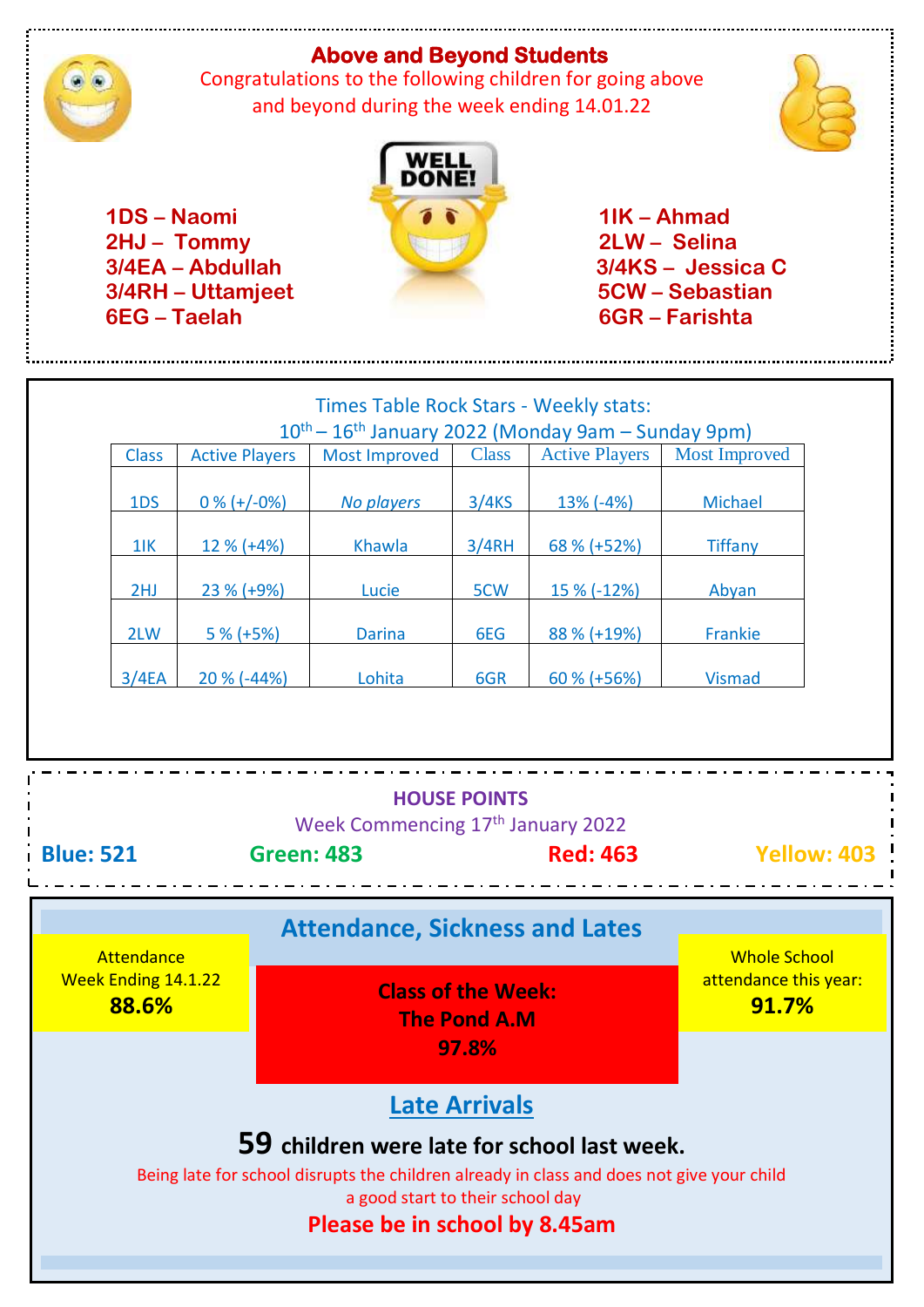## **Sports News**

About the match by Stefan

Laurel Lane won. We scored 3, St. Martins didn't score any. Brandon scored two goals and Warren scored one goal. I was in defence, then left wing and finally striker. Kurtis was in goal, Dea and Charlie were in defence, Brandon was a striker and Donya, Archie and Warren were in left or right wing.

Well done team Laurel Lane for another great game!

From next week, football training will take place on Wednesday lunchtimes because we have matches coming up after school on most Wednesdays – further details will follow.

If you are able to help out with taking any of the team to away matches in your car – please let us know.

**If your child is diagnosed with any of the conditions listed below, please advise the school as soon as possible, even if your child can still come to school. By being aware of any potentially contagious conditions, we can take action to try and prevent the spread to other children.**



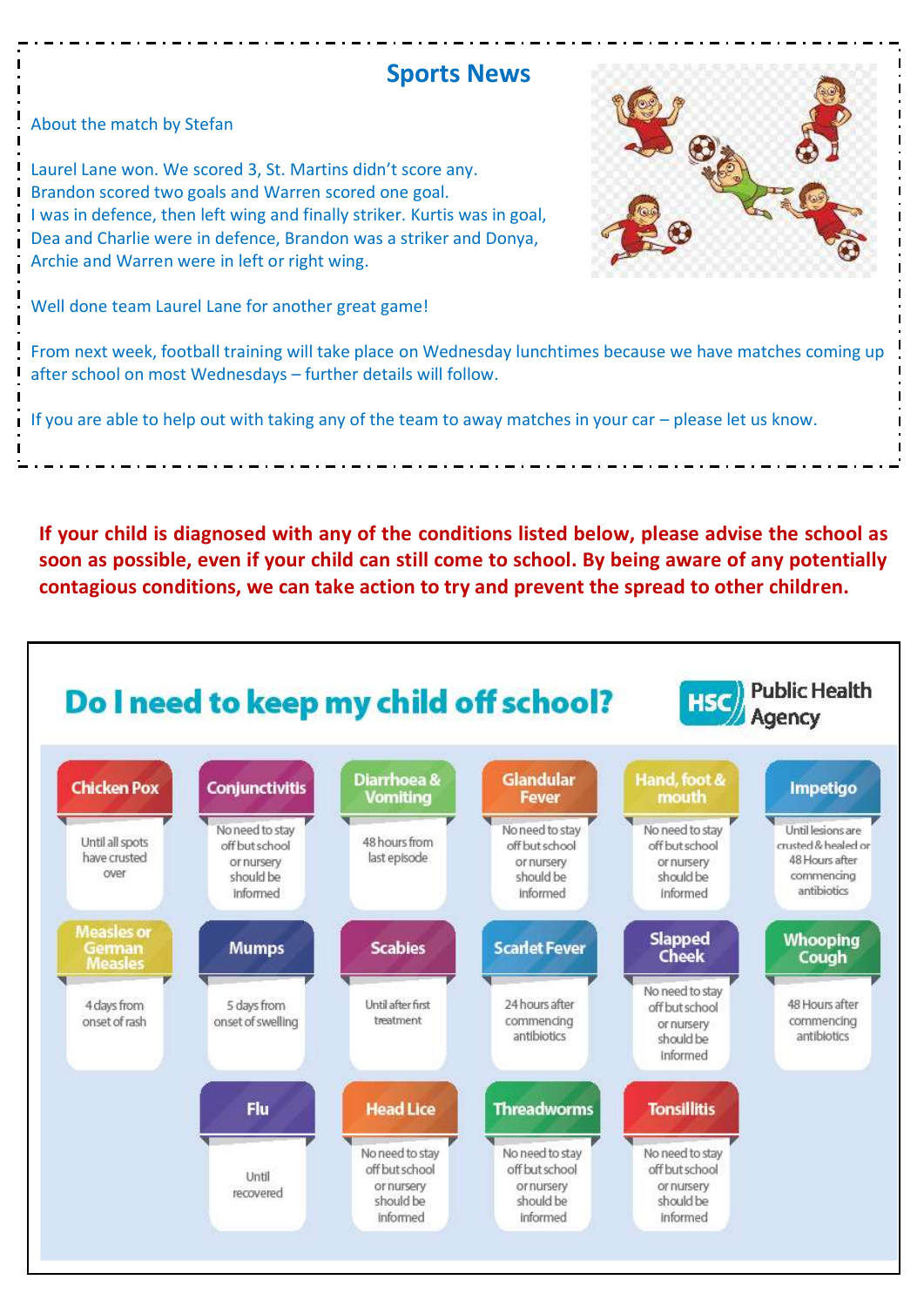



#### Train to be a Family Support Volunteer...

...and make a difference to local families who are having a tough time

Apply now for our next Volunteer Preparation Course starting on the 19th January 2022

We need parents and grandparent with half a day a week to spare - can you help?

Our support really does change the lives of families with at least one child under 5 who are struggling to cope with issues including post-natal depression, isolation and managing difficult personal circumstances.

We can only help the number of families as we have volunteers to help. With the squeeze on public services, parents who are finding things tough are more in need than ever for a friendly, caring face to help them navigate the crazy world of parenting!!

Our volunteers come alongside a struggling family in their own home every week (where it is safe to do so) to give support, befriending, practical help and signposting information.

Full training and support are provided and agreed expenses are covered.

The 9-session course will take place on Wednesdays, from 9.45am to 14.30pm, Starts 19<sup>th</sup> January with a break for the February half term.

If you would like to find out more, please call 01895 252804 Or Email: office@homestart-hillingdon.org.uk Find out more about us - www.homestart-hillingdon.org.uk Follow us on Facebook, Instagram and Twitter